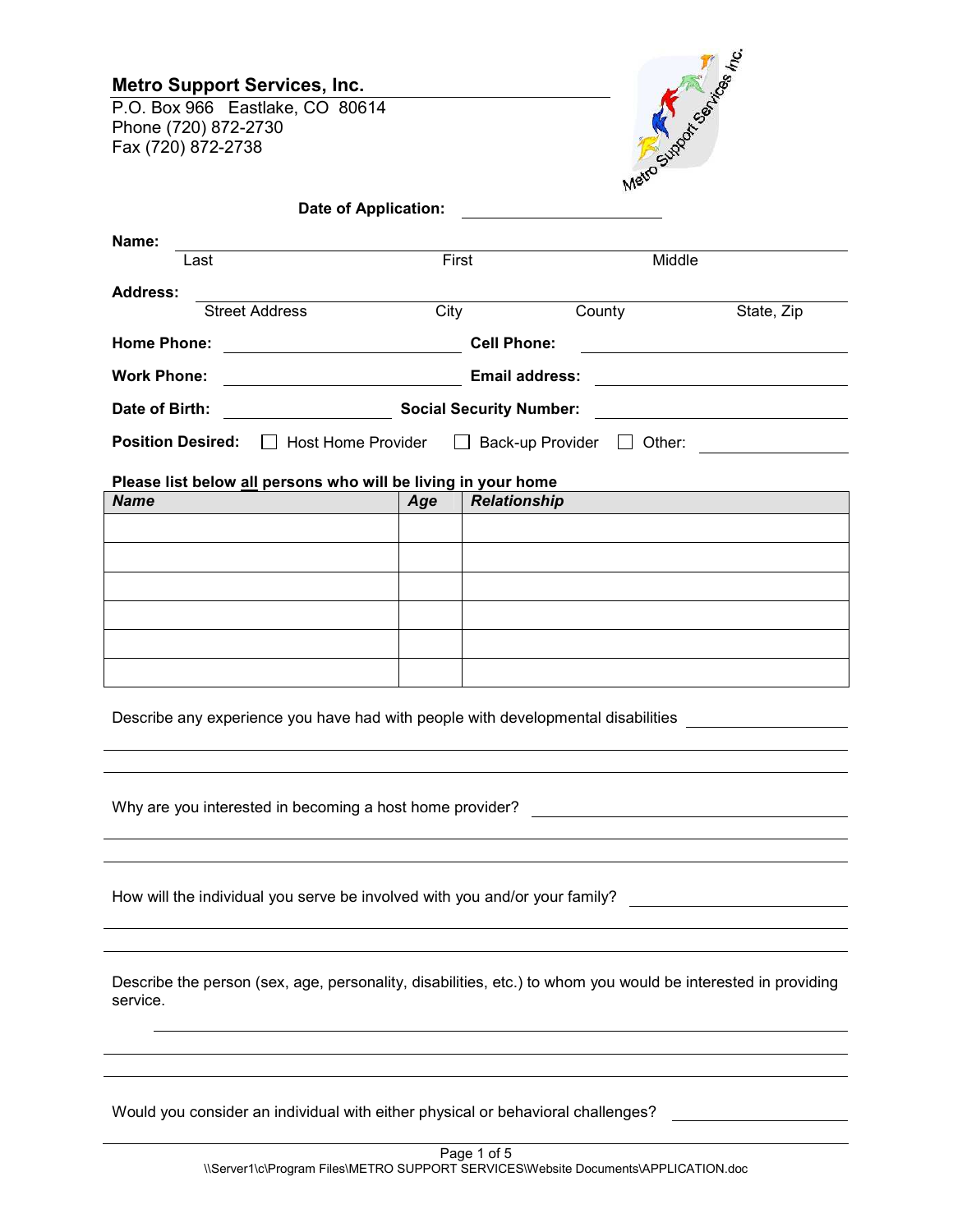## **Please list your educational background**

| <b>School/University</b> | <b>Highest Grade</b><br>Completed | <b>Degree Earned</b> | <b>Area of Study</b> |
|--------------------------|-----------------------------------|----------------------|----------------------|
|                          |                                   |                      |                      |
|                          |                                   |                      |                      |
|                          |                                   |                      |                      |
|                          |                                   |                      |                      |
|                          |                                   |                      |                      |
|                          |                                   |                      |                      |

**Please list all previous employers, starting with your most recent job experience. Include any jobrelated military service assignments and volunteer activities. You may exclude organizations which indicate race, color, religion, gender, national origin, handicap, or other protected status.** 

| <b>Position/Title</b>                                                       |                                                                                                                      |
|-----------------------------------------------------------------------------|----------------------------------------------------------------------------------------------------------------------|
|                                                                             |                                                                                                                      |
|                                                                             |                                                                                                                      |
|                                                                             |                                                                                                                      |
| <b>Start Date</b>                                                           | <b>End Date</b><br><u> 1989 - Johann Stein, fransk politik (d. 1989)</u>                                             |
| <b>Starting Pay</b>                                                         | <b>Ending Pay Finding Pay 1998</b>                                                                                   |
|                                                                             |                                                                                                                      |
| May we contact? $\Box$ Yes $\Box$ No                                        |                                                                                                                      |
|                                                                             |                                                                                                                      |
|                                                                             |                                                                                                                      |
| <b>Employer Name</b><br><u> 1989 - Johann Barn, amerikansk politiker (</u>  |                                                                                                                      |
| <b>Address</b><br><u> 1989 - Johann Barnett, fransk politiker (d. 1989)</u> |                                                                                                                      |
|                                                                             |                                                                                                                      |
| <b>Position/Title</b><br><u> 1989 - Johann John Stein, markin fizikar (</u> |                                                                                                                      |
| <b>Description of Duties</b>                                                |                                                                                                                      |
|                                                                             | <u> 1989 - Andrea Barbara, poeta esperanto-poeta esperanto-poeta esperanto-poeta esperanto-poeta esperanto-poeta</u> |
|                                                                             |                                                                                                                      |
|                                                                             |                                                                                                                      |
| Starting Pay <u>______________________________</u>                          | <u> 1989 - Johann Barnett, fransk politik (d. 1989)</u>                                                              |
|                                                                             |                                                                                                                      |

\\Server1\c\Program Files\METRO SUPPORT SERVICES\Website Documents\APPLICATION.doc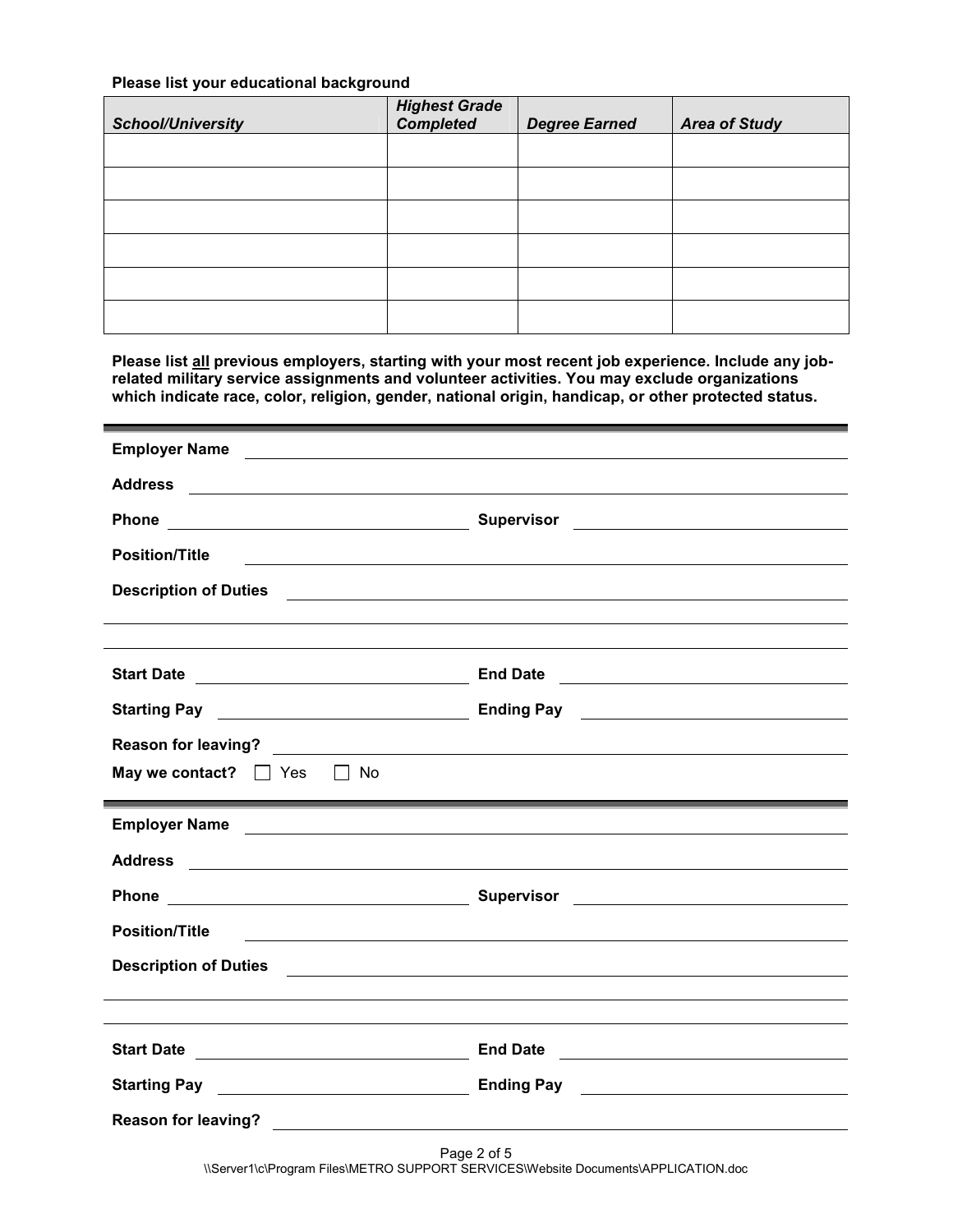| May we contact?<br>Yes<br>No                                                                                                               |                                                                                                                                                                                                                                                    |
|--------------------------------------------------------------------------------------------------------------------------------------------|----------------------------------------------------------------------------------------------------------------------------------------------------------------------------------------------------------------------------------------------------|
| <b>Employer Name</b>                                                                                                                       |                                                                                                                                                                                                                                                    |
| <b>Address</b><br><u> 1989 - Johann Harry Harry Harry Harry Harry Harry Harry Harry Harry Harry Harry Harry Harry Harry Harry Harry</u>    |                                                                                                                                                                                                                                                    |
| <b>Phone</b>                                                                                                                               | <b>Supervisor</b><br><u> 1989 - Johann Stein, fransk politik (d. 1989)</u>                                                                                                                                                                         |
| <b>Position/Title</b>                                                                                                                      |                                                                                                                                                                                                                                                    |
| <b>Description of Duties</b>                                                                                                               | <u> 1980 - Johann Stein, marwolaethau a bhann an t-Amhain an t-Amhain an t-Amhain an t-Amhain an t-Amhain an t-A</u>                                                                                                                               |
|                                                                                                                                            |                                                                                                                                                                                                                                                    |
| <b>Start Date</b><br><u> 1989 - Johann Barn, mars ann an t-Amhair an t-Amhair an t-Amhair an t-Amhair an t-Amhair an t-Amhair an t-Amh</u> | <b>End Date</b><br><u> Alexandria de la contexta de la contexta de la contexta de la contexta de la contexta de la contexta de la c</u>                                                                                                            |
| <b>Starting Pay</b>                                                                                                                        | Ending Pay <u>Particular Contract Contract Contract Contract Contract Contract Contract Contract Contract Contract Contract Contract Contract Contract Contract Contract Contract Contract Contract Contract Contract Contract C</u>               |
|                                                                                                                                            |                                                                                                                                                                                                                                                    |
| May we contact? $\Box$ Yes $\Box$ No                                                                                                       |                                                                                                                                                                                                                                                    |
|                                                                                                                                            |                                                                                                                                                                                                                                                    |
| <b>Employer Name</b><br><u> 2008 - Andrea Andrew Maria (h. 1878).</u>                                                                      |                                                                                                                                                                                                                                                    |
| <b>Address</b><br><u> 1980 - Johann Stein, fransk politik (f. 1980)</u>                                                                    |                                                                                                                                                                                                                                                    |
| Phone                                                                                                                                      | Supervisor<br><u>and the contract of the contract of the contract of the contract of the contract of the contract of the contract of the contract of the contract of the contract of the contract of the contract of the contract of the contr</u> |
| <b>Position/Title</b><br><u> 1989 - Johann Stein, fransk politik (f. 1989)</u>                                                             |                                                                                                                                                                                                                                                    |
| <b>Description of Duties</b>                                                                                                               | <u> Andreas Andreas Andreas Andreas Andreas Andreas Andreas Andreas Andreas Andreas Andreas Andreas Andreas Andr</u>                                                                                                                               |
|                                                                                                                                            |                                                                                                                                                                                                                                                    |
|                                                                                                                                            |                                                                                                                                                                                                                                                    |
| <b>Start Date</b>                                                                                                                          | <b>End Date</b><br><u> 1989 - Johann Stein, fransk politik (d. 1989)</u>                                                                                                                                                                           |
| <b>Starting Pay</b>                                                                                                                        | <b>Ending Pay</b>                                                                                                                                                                                                                                  |
| <b>Reason for leaving?</b>                                                                                                                 |                                                                                                                                                                                                                                                    |
| No<br>May we contact?<br>Yes                                                                                                               |                                                                                                                                                                                                                                                    |
| Are you presently employed? $\Box$ Yes<br>No<br>Do you intend to keep your job while working as a Host Home Provider? $\Box$ Yes           | No<br>If so, would you be available during the day if your consumer required medical visits or care while ill, etc.?                                                                                                                               |

Yes ⊔ No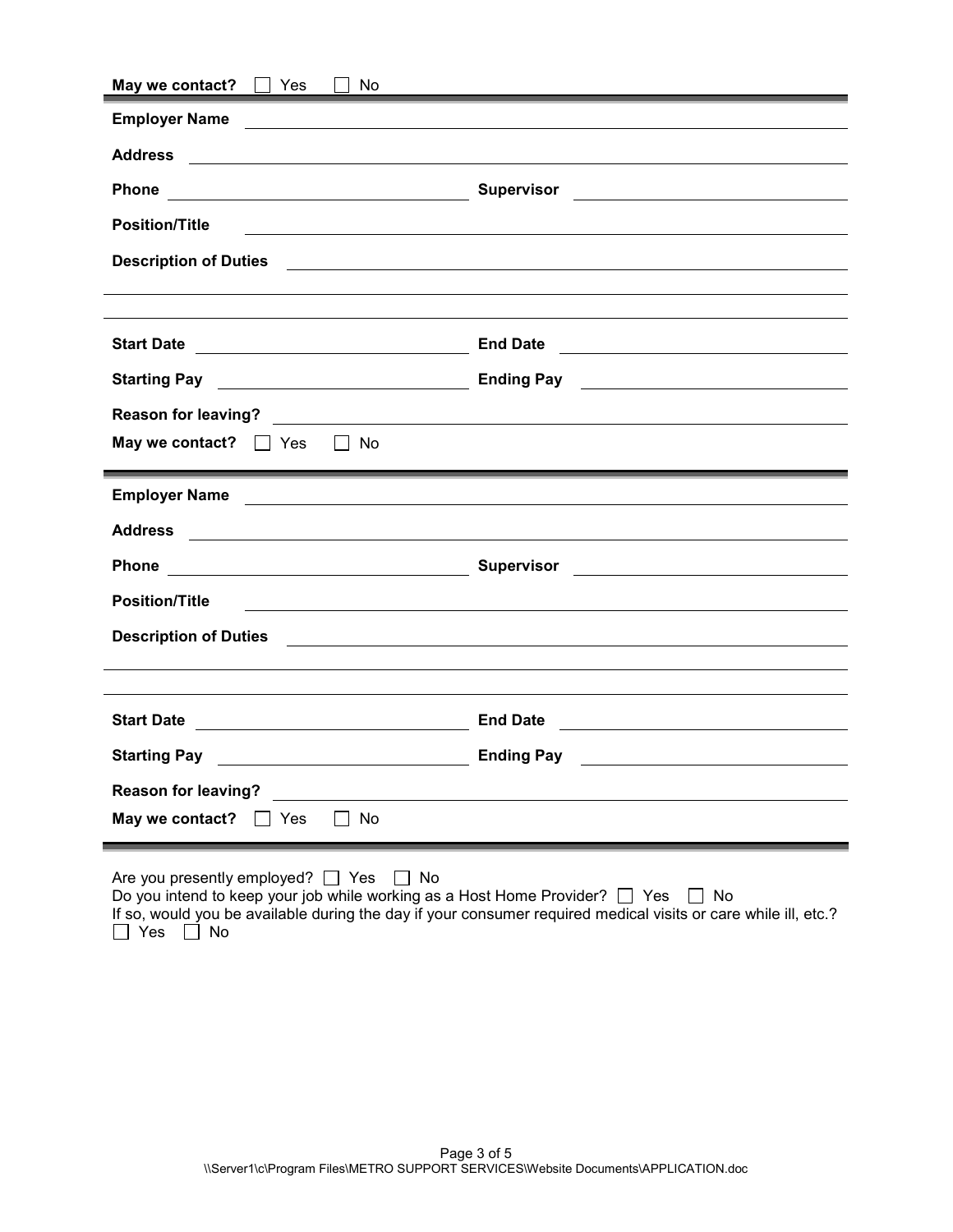**Professional References**: Please provide three references who are not related to you and are not your previous employer. Please download the "Release For Business Reference" page from the website and submit two (2).

| <b>Name</b>                                                                                       | <b>Address</b> | <b>Telephone Number</b> |
|---------------------------------------------------------------------------------------------------|----------------|-------------------------|
| Please download the "Release For Business Reference" page<br>from the website and submit two (2). |                |                         |
|                                                                                                   |                |                         |
|                                                                                                   |                |                         |
|                                                                                                   |                |                         |

| Have you ever worked for any other CCB or Service Agency?<br>Yes<br>No                                                                                                                                                          |
|---------------------------------------------------------------------------------------------------------------------------------------------------------------------------------------------------------------------------------|
| If yes, who was your supervisor and the date(s) of employment?                                                                                                                                                                  |
|                                                                                                                                                                                                                                 |
| Do you drive a vehicle? $\Box$ Yes<br>IINo                                                                                                                                                                                      |
| Type of Vehicle Make/Model<br>Current Vehicle Inspection?<br>II Yes<br>No.                                                                                                                                                      |
| How many persons will your vehicle safely transport?                                                                                                                                                                            |
| Do you have a wheelchair accessible van? $\Box$ Yes<br>II No<br>Have you had any vehicle accidents/tickets within the last 5 years?<br>$\Box$ Yes<br>No.                                                                        |
| If yes, please explain<br><u> 1980 - John Barnett, fransk politiker (d. 1980)</u>                                                                                                                                               |
|                                                                                                                                                                                                                                 |
| Automobile insurance Carrier [1990] [1990] [1990] [1990] [1990] [1990] [1990] [1990] [1990] [1990] [1990] [199                                                                                                                  |
| Agent<br>$\Box$ Full<br>$\Box$ Liability<br>Coverage                                                                                                                                                                            |
| Home Owners / Renter's Insurance Carrier                                                                                                                                                                                        |
| Agent                                                                                                                                                                                                                           |
| Do you have Professional Liability Insurance? $\Box$ Yes<br>No.                                                                                                                                                                 |
| Do you live in a:<br>$\Box$ House<br>Mobile Home<br>Apartment                                                                                                                                                                   |
| $\Box$ Rent<br>$\Box$ Own<br>Do you:                                                                                                                                                                                            |
| How long have you lived at your present address?                                                                                                                                                                                |
| Number of bathrooms<br>Number of bedrooms                                                                                                                                                                                       |
| Would you be willing to make adaptations for handicap devices? $\Box$ Yes<br>No.                                                                                                                                                |
| $\vert$   No<br>Are their any smokers in your household?<br>$\Box$ Yes                                                                                                                                                          |
| Have you or any one living in your home ever been arrested or charged with a crime (including traffic<br>$\Box$ No<br>violations)?<br>Yes<br>If yes, please explain<br><u> 1980 - Johann Stein, fransk kampbeskip (d. 1980)</u> |
|                                                                                                                                                                                                                                 |
|                                                                                                                                                                                                                                 |
|                                                                                                                                                                                                                                 |